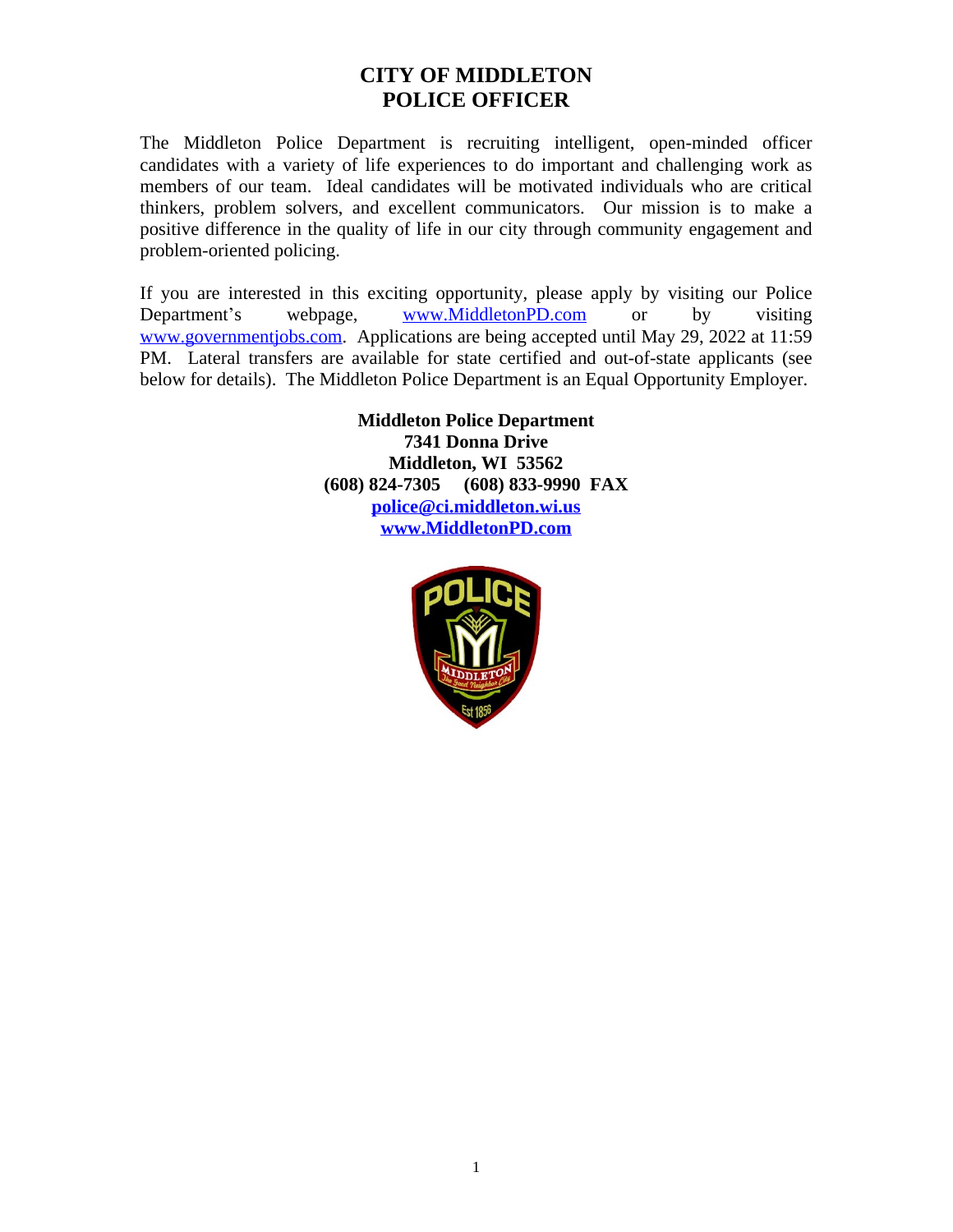

## **Background**

Middleton is known as "The Good Neighbor City" and is a community that offers an excellent place to live, work, and play. Money Magazine has rated Middleton as one of the best places to live in the United States. Middleton is a modern city of approximately 21,500 residents, located on the western edge of Lake Mendota and adjacent to the capital city of Madison, in Dane County, Wisconsin. Middleton offers some of the top schools in the State of Wisconsin, low taxes, safe streets, efficient local governments, a modern library, attractive parks, conservancies and trails, an educated and increasingly diverse population, a municipal golf course and airport, and many corporate, high-tech, and commercial enterprises.

The Middleton Police Department consists of 51 employees, including 39 sworn officers. The staff includes a Chief of Police; two Captains; four Lieutenants, four Sergeants; four Detectives; two School Resource Officers, a Community Awareness Officer, a K-9 Officer and twenty Patrol Officers. The Department has a modern full-service 911/Communications Center and patrol vehicles outfitted with state-of-the-art information technology. The Department moved into a modern newly constructed police headquarters in 2010. With a budget of over \$6 million, the Department handles approximately 20,000 calls for service annually. The Department is committed to a neighborhood-based community policing philosophy. We work together to preserve and enhance Middleton's unique quality of life through active partnerships and problem solving built on mutual trust and respect. The Middleton Police Department is accredited by the Wisconsin Law Enforcement Accreditation Group (WILEAG).

| BENEFIT                  | <b>DESCRIPTION</b>                                              |
|--------------------------|-----------------------------------------------------------------|
| Average Work Week        | $37.33$ Hours $-1,950$ Annual Work Hours                        |
| Duty Cycle               | 6 days on - 3 days off                                          |
| Duty Day                 | 8 hours                                                         |
| Overtime                 | 1.5 rate for all hours over 8 in a day, 2.0 rate after 12 hours |
| <b>Compensatory Time</b> | OT Hours can be banked (1.5 rate) and taken off in the future   |

## **Pay & Benefits**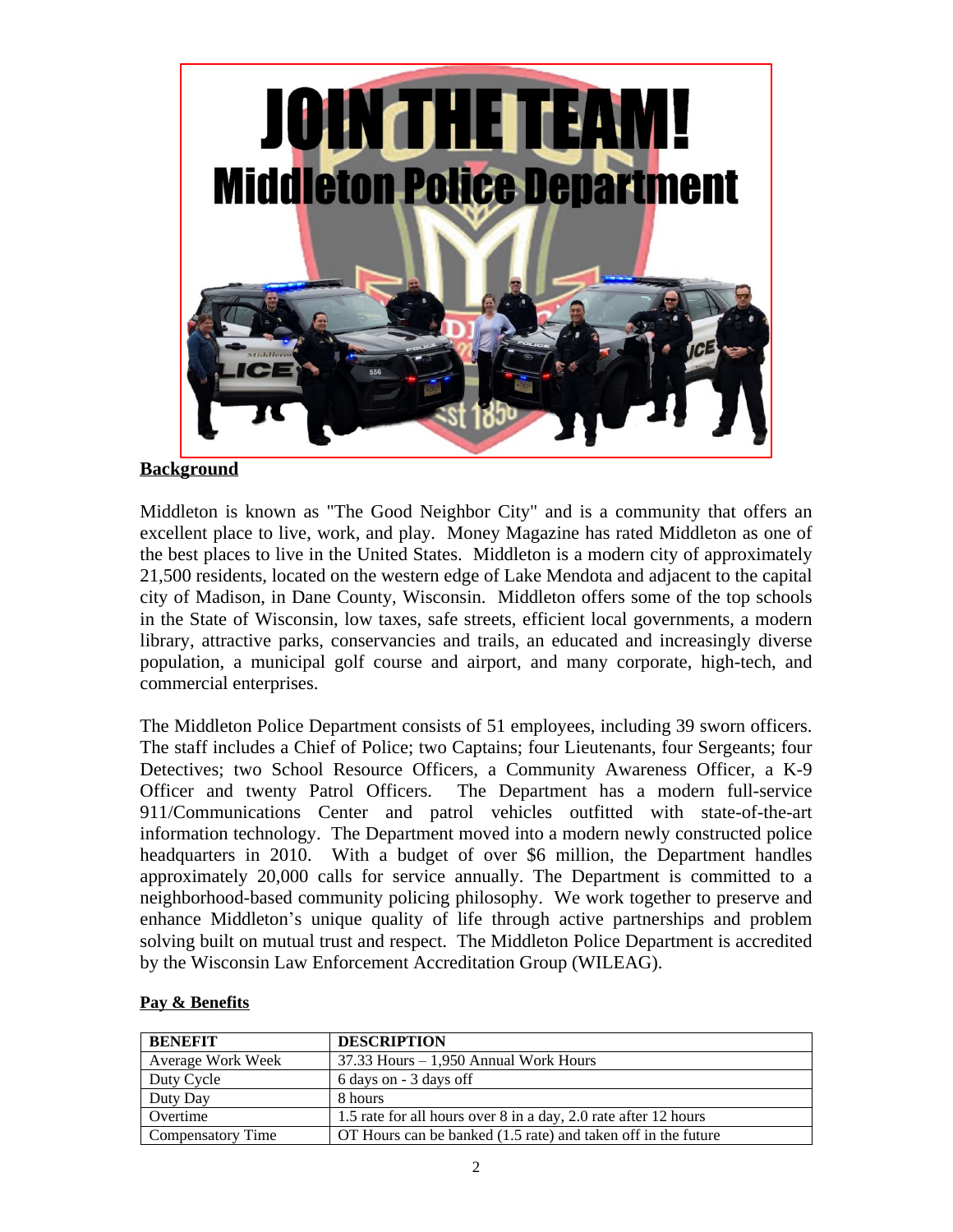| Cash Out                              | Banked Compensatory Time (96-hour cap) can be cashed out at any time                                                                              |             |             |  |
|---------------------------------------|---------------------------------------------------------------------------------------------------------------------------------------------------|-------------|-------------|--|
| Vacation                              | 12 to 27 days annually (based on years of service)                                                                                                |             |             |  |
| <b>Holiday Pay</b>                    | 1.5 rate for work on a Holiday, 2.0 rate after 8 hours                                                                                            |             |             |  |
| Holidays Off                          | 9 Holidays + 3 Floating Holidays                                                                                                                  |             |             |  |
| Sick Leave                            | 1 day per month, may be accumulated with cash out of unused leave<br>which may be used to pay insurance premiums upon retirement or<br>disability |             |             |  |
| <b>Salary</b>                         | 2022                                                                                                                                              | 2023        | 2024        |  |
| Pay PO I-Hire                         | \$63,160.50                                                                                                                                       | \$64,428.00 | \$66,358.50 |  |
| Pay PO I-12 Months                    | \$65,676.00                                                                                                                                       | \$66,982.50 | \$68,991.00 |  |
| Pay PO I-24 Months                    | \$68,211.00                                                                                                                                       | \$69,576.00 | \$71,662.50 |  |
| Pay PO I-36 Months                    | \$70,648.50                                                                                                                                       | \$72,052.50 | \$74,217.00 |  |
| Pay PO I-48 Months                    | \$73,242.00                                                                                                                                       | \$74,704.50 | \$76,947.00 |  |
| Pay PO II                             | \$74,509.50                                                                                                                                       | \$75,991.50 | \$78,273.00 |  |
| Pay PO II $-9$ years                  | <b>NA</b>                                                                                                                                         | \$77,512.50 | \$79,883.00 |  |
| Pay PO III                            | \$76,498.50                                                                                                                                       | \$78,019.50 | \$80,359.50 |  |
| Pay PO III $-9$ years                 | <b>NA</b><br>\$79,579.50<br>\$81,958.50                                                                                                           |             |             |  |
| <b>Night Premium</b>                  | \$1.25 per hour 6 PM to 7 AM                                                                                                                      |             |             |  |
| <b>ASC Premium</b>                    | \$1.50 per hour                                                                                                                                   |             |             |  |
| FTO Premium                           | \$.75 per hour                                                                                                                                    |             |             |  |
| Longevity Pay                         | 0 to 6% of base pay paid in December (based on years of service)                                                                                  |             |             |  |
| <b>Wisconsin Retirement</b>           | The City and employee each pay a percentage of the contribution as<br>determined by the employee trust fund board.                                |             |             |  |
| Family Health Insurance               | Insurance effective after one full calendar month of employment.                                                                                  |             |             |  |
| <b>Family Dental Insurance</b>        | City Pays 100% of the premium.                                                                                                                    |             |             |  |
| Life Insurance                        | City Pays 100% of the employee's basic premium. Additional units may<br>be purchased at the group rate.                                           |             |             |  |
| Disability Insurance                  | Wisconsin Public Employers' Group Income Continuation Insurance<br>Program.                                                                       |             |             |  |
| Workers Compensation<br>Insurance     | City Paid.                                                                                                                                        |             |             |  |
| <b>Flexible Spending Account</b>      | Medical Care Reimbursement Account.<br>Dependent Care Reimbursement Account.                                                                      |             |             |  |
| Deferred Compensation                 | Employees may save pretax dollars in the<br>Wisconsin deferred<br>compensation program.                                                           |             |             |  |
| Direct Deposit                        | Payroll checks are deposited directly into employee's accounts.                                                                                   |             |             |  |
| <b>Employee Assistance</b><br>Program | City Paid.                                                                                                                                        |             |             |  |
| Jury Leave                            | City Paid Leave if employee surrenders jury duty check.                                                                                           |             |             |  |
| <b>FMLA</b> Leave                     | Consistent with Wisconsin and Federal FMLA.                                                                                                       |             |             |  |
| Military Leave                        | City pays an amount equal to the difference between military pay and<br>regular city pay up to ten working days per year.                         |             |             |  |
| <b>Bereavement Leave</b>              | Minimum of 3 to 5 Days Off; additional time may be granted.                                                                                       |             |             |  |
| Call-In Pay                           | 1 or 2 hour minimums at the 1.5 rate on regular work days.<br>3 hour minimum if called in on a day off or vacation day.                           |             |             |  |
| <b>Specialized Training</b>           | The Department sends officers to over 4,000 hours of training per year.                                                                           |             |             |  |
| In-service Training                   | Average 32 hours of in-service training per officer per year.                                                                                     |             |             |  |
| Police Academy                        | New Officers receive full-pay while attending the Police Academy.                                                                                 |             |             |  |
| <b>Field Training</b>                 | New Officers receive approximately 14 weeks of orientation training.                                                                              |             |             |  |
| <b>Bargaining Unit</b>                | Wisconsin Professional Police Association.                                                                                                        |             |             |  |

# **Selection Process**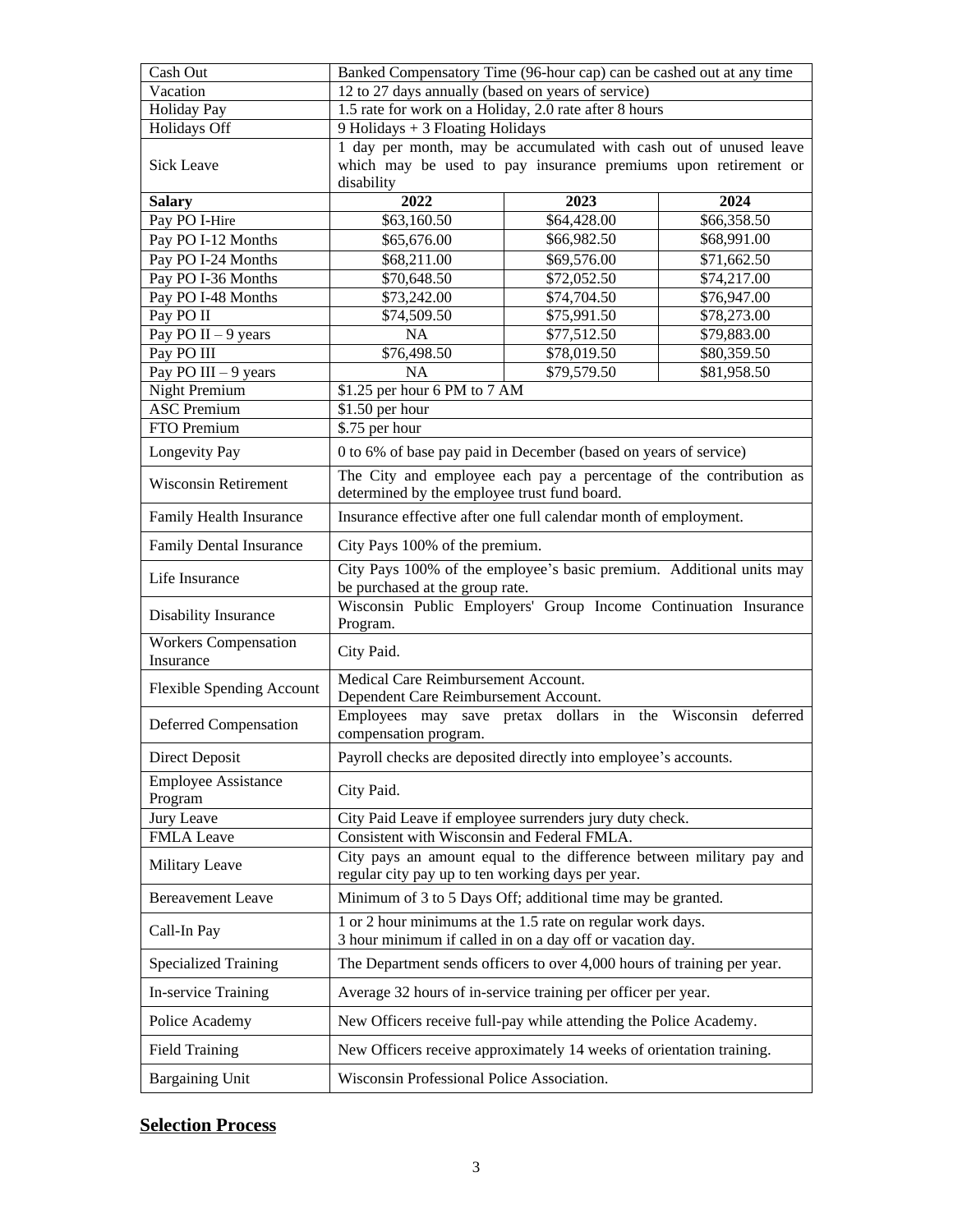#### **Application** (Must be received by May 29, 2022, 11:59 PM)

A Police Officer Application must be completed and received by the Department by the deadline. It is very important to make certain the application is filled out accurately and completely. Any falsification or misrepresentation will be cause for rejection or termination. To apply visit [www.MiddletonPD.com](http://www.MiddletonPD.com) or [www.governmentjobs.com.](http://www.governmentjobs.com)

#### **Minimum Qualification Screening** (through week of May 29, 2022)

Individual applications will be reviewed to verify that applicants meet the minimum qualifications for the position. Providing the applicant meets these minimum qualifications, his/her application will be forwarded to the Department's formal Screening Committee for further review/consideration.

#### **Qualification Rating** (Week of May 30, 2022)

The Chief of Police will assemble an Application Screening Committee, which reviews the application materials of eligible candidates. The Application Screening Committee "grades" each individual candidate's application using criteria approved by the Police Commission. Scoring criteria consists of, but is not limited to, educational background, work experience, and life experiences. The list of eligible candidates is reduced to approximately 24-28 individuals by this process. Individuals selected to continue in the application and selection process will be contacted and asked to participate in an oral exam.

**Oral Interview & Spontaneous Writing Sample (**Tentatively scheduled for the week of June 13, 2022)

Applicants selected to continue by the Application Screening Committee are scheduled for an oral examination by a panel approved by the Police Commission. Each candidate is asked the same series of questions in the same order. The panel may ask follow-up questions. The candidate's response to each question is evaluated by the oral examination panel members based on criteria specified by the Police Commission. Upon the conclusion of this oral examination process, individual applicants are graded based on their responses to the examination questions.

After the interview, applicants will be given a topic to complete a spontaneous writing sample to gauge their ability to effectively communicate in writing. This writing sample will be scored by a member of the department.

**Police Commission Eligibility List** (Tentatively, week of June 20, 2022) The Police Commission will consider the results of the selection process and certify a horizontal hiring eligibility list.

**Interview with the Chief of Police** (Tentatively, week of July 11, 2022) The Chief of Police will select candidates from the hiring eligibility list to interview and determine whether a background investigation should be commenced.

#### **Personnel Evaluation Profile (PEP)** (Tentatively, week of July 11, 2022)

Candidates will be asked to take the PEP, which will take approximately 30 minutes. The PEP is used by employers to learn as much as possible about potential new employees to help ensure a good job fit. The questions cover numerous areas that are proven to be effective in identifying successful, long-term employees. The PEP is not a scored element of the selection process, but it is used during the background investigation process.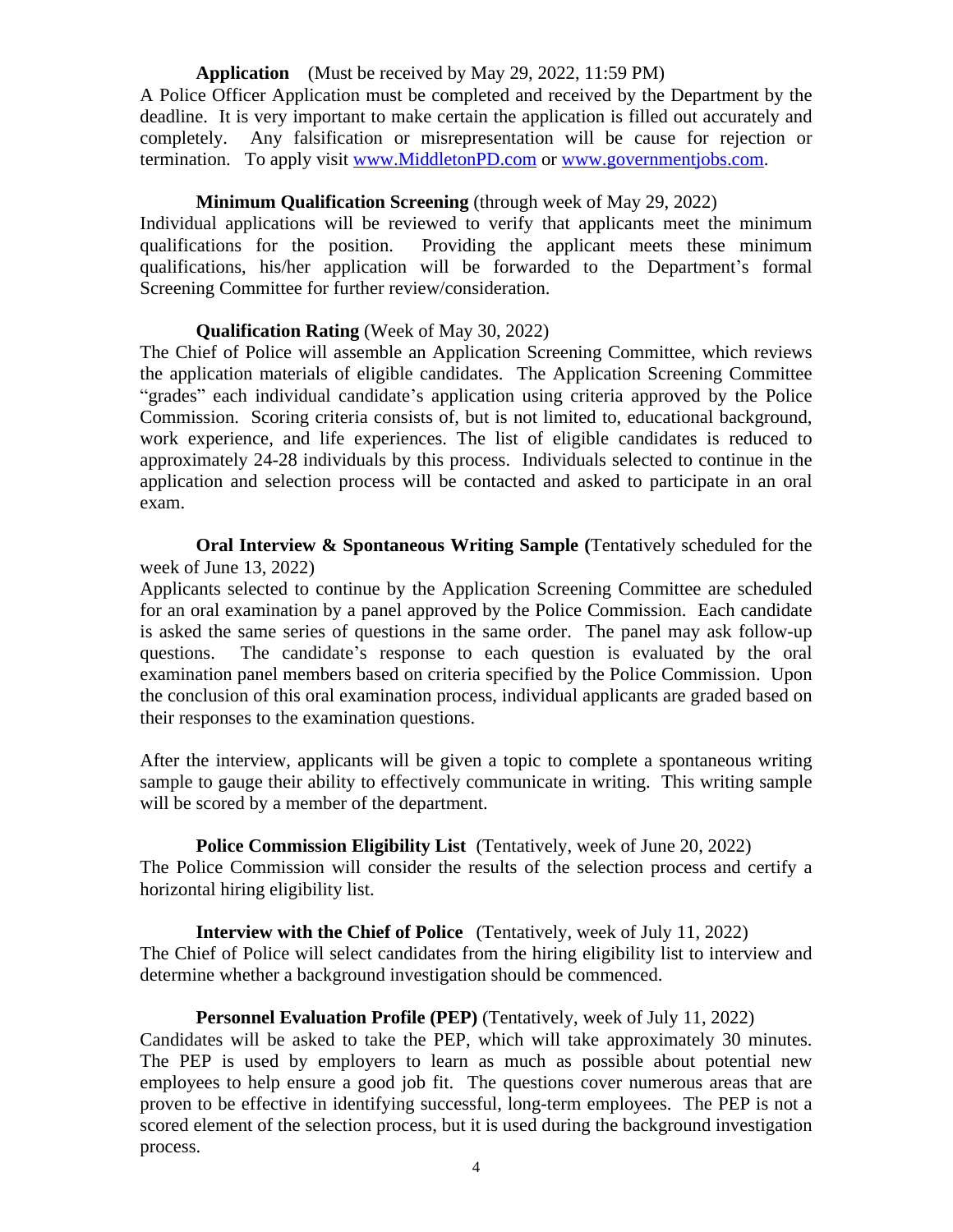**Background Investigation** (Tentatively, July 18-August 14, 2022)

A background investigation will be conducted on some of the candidates (based on the number of current positions available and the results of the Chief's interviews). Those undergoing a background investigation will be asked to complete a questionnaire to assist in the investigation. The investigation includes, but is not limited to, record checks and verification of the information listed in the application and questionnaire. An in-home interview, ride-along with a Field Training Officer, and interviews with the Chief of Police and others are typically done during the background investigation. This step in the hiring and selection process is considered to be "pass/fail." Individual candidates are not ranked in this step. When new vacancies occur, additional background investigations will be completed.

### **Tentative Offer of Employment & Assessments** (August 15, 2022)

A conditional job offer will be made to those selected by the Chief of Police. Upon acceptance, medical and psychological assessments and drug screening will be done at the City's expense. These assessments are considered to be "pass/fail." Individual candidates are not ranked in this step. If these assessments are satisfactory, the Chief of Police will provide an offer of employment as a probationary officer.

**Police Academy** (Start date dependent upon the academy attended) New officers will complete a Basic Recruit Academy if they have not already done so. Officers receive full pay while in the Academy.

## **Field Training**

New Officers receive approximately 14 weeks of orientation training.

## **Probationary Status**

During the probationary period, the applicant must meet all conditions of the job offer, including Wisconsin Law Enforcement Standards Board Certification, satisfactory completion of Field Training, and satisfactory performance. The probationary period begins upon the officer's date of hire and ends 18 months after the start of field training. Officers are cautioned to take their probationary status seriously. The Department considers the probationary period to be part of the selection process. Officers who successfully complete the probationary period are granted permanent status as a Middleton Police Officer.

## **Lateral Transfers**

Police Officers newly hired into the Middleton Police Department and possessing

the following combinations of post academy experience and education, may at the sole discretion of the Chief of Police, enter laterally as a Police Officer II and progress as follows:

- Officers with greater than four (4) years' experience and an Associate Degree shall enter as a Police Officer II. Promotions to Police Officer III shall be upon completion of four (4) years of service with the Middleton Police Department or upon obtaining a Bachelor's Degree and two years of service with the Middleton Police Department, whichever is reached first.
- **-** Officers with greater than four (4) years' experience and a Bachelor's degree shall enter as a Police Officer II. Promotion to Police Officer III shall be upon the completion of two years of service with the Middleton Police Department.